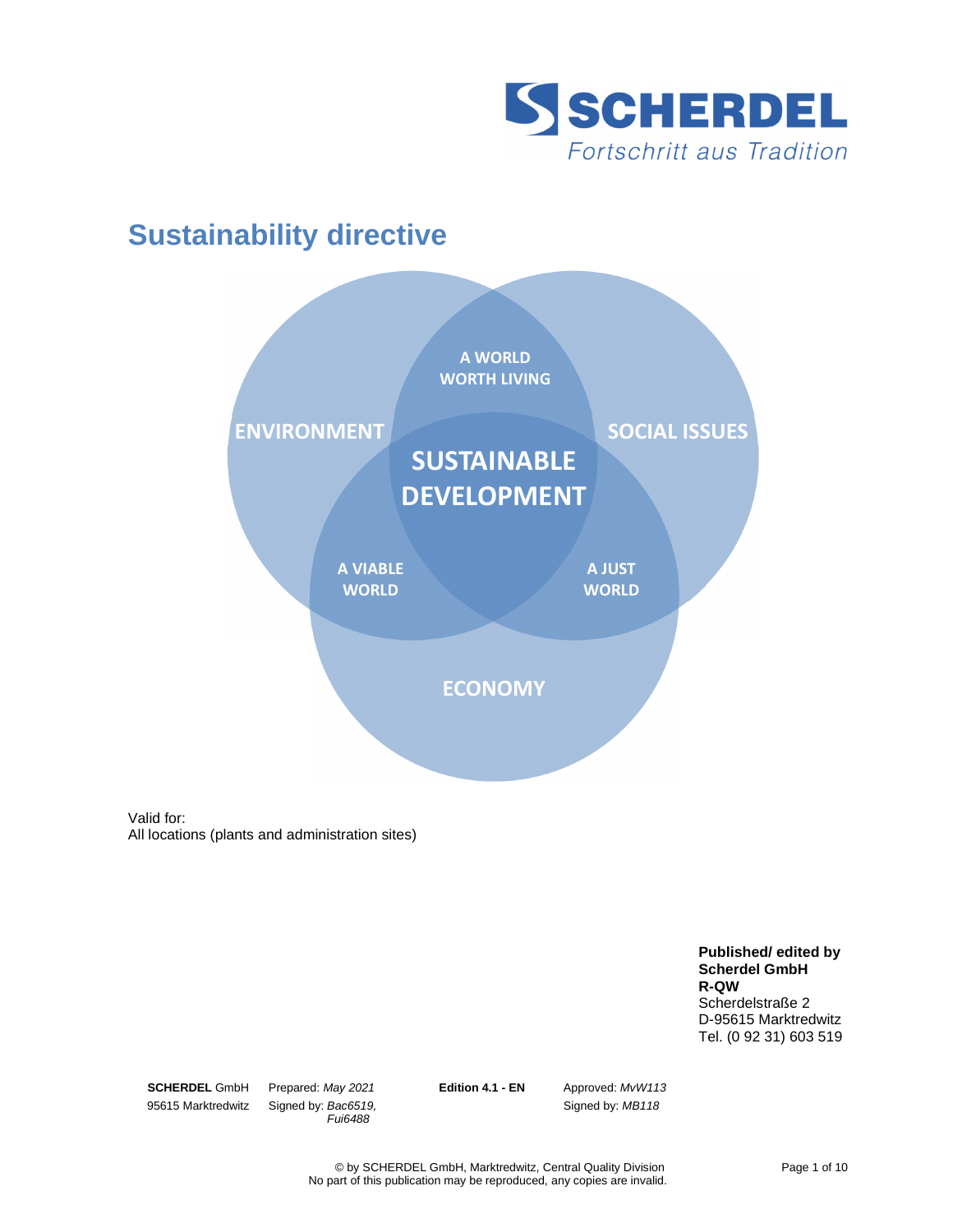### **Content**

For reasons of better readability, the simultaneous use of the feminine, masculine and neutral gender forms is avoided and the generic masculine form is used. Any references to persons are valid for all genders in an equal manner, expressly and without any limitation. The reduced language form has only editorial reasons and does not contain any assessment.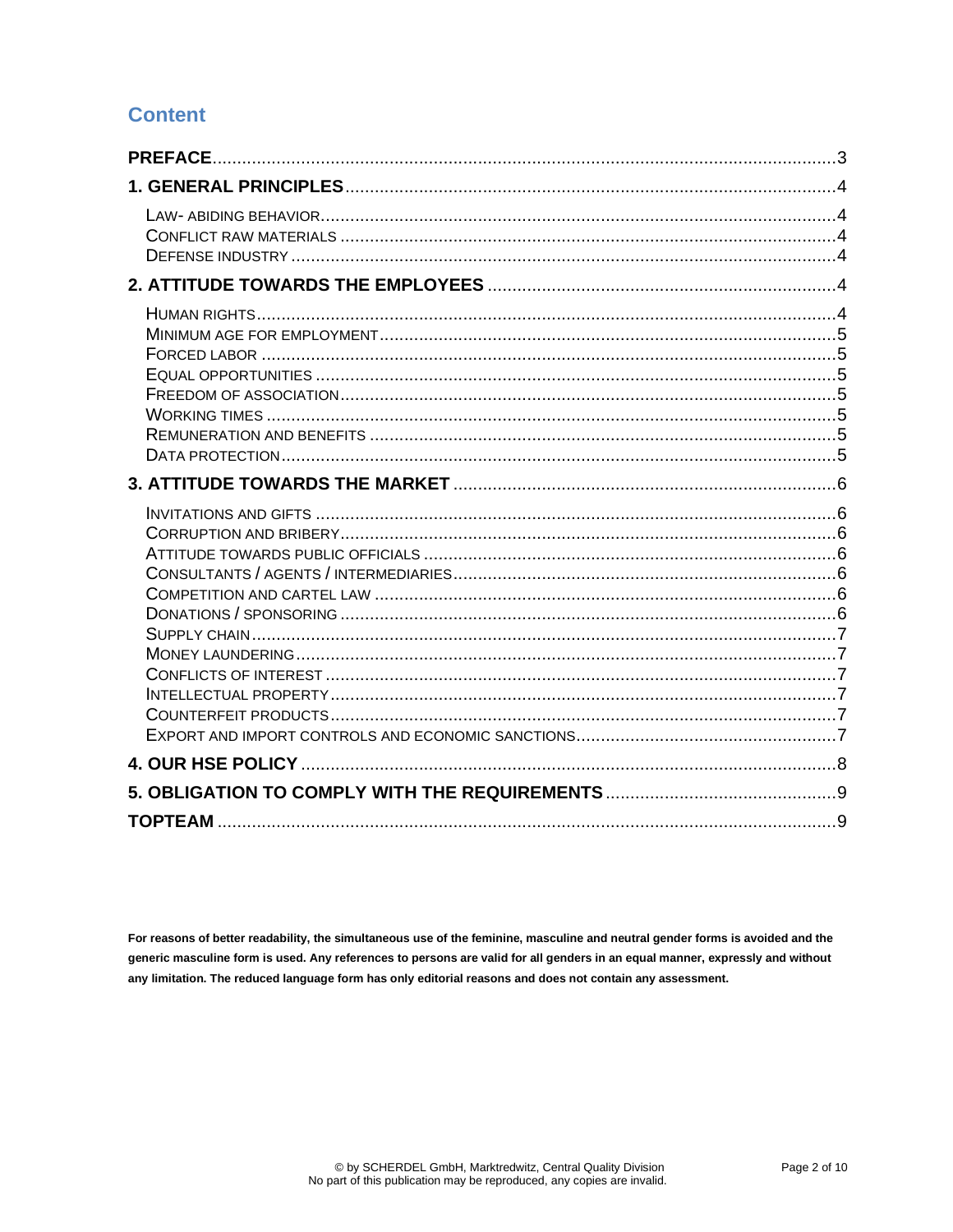## **Preface**

### **"Sustainable development means to satisfy the needs of the present without compromising the ability of future generations to satisfy their own needs".**

(Brundtland report, 1987)

From its beginnings as a wire drawing mill for piano strings founded in 1889 in Marktredwitz by Sigmund Scherdel, our family company evolved to an internationally leading and strongly growing company.

The flexibility and technical expertise of all sites is just as important to us as a well-balanced relationship between the autonomy of the individual locations and the synergy available within the Group.

The evolution of the Company shall take place in Germany and abroad within the framework of our resources in terms of personnel and finance, taking account of the products and markets with which we are familiar. We want to make a profit which will be sufficient to guarantee the growth of our Company and will enable us to achieve our other aims. In the markets accessible to us we want to belong to the leading suppliers in terms of technological leadership and competitiveness. We attach great importance to creativity and innovation and will always make use of new technologies as a means of achieving growth and rationalization.

We have the responsibility to guarantee the employees secure jobs. For the SCHERDELGroup growth and secure jobs are major keys of success. Therefore our entrepreneurial action is subject to the principles of sustainability.

However sustainable development may be achieved only if the corresponding environmental, economic and social aspects are implemented at the same time. This makes it possible to ensure and improve the ecological, economic and social performances of our society.

This directive constitutes the basis of a sustainable development of all organizational units of the SCHERDELGroup. It is made available to all employees and contains the fundamental standards the SCHERDELGroup wants to observe.

Together we will rise the challenge to leave our children, grandchildren and subsequent generations a sound ecological, social and economic environment to our future generations.

Marktredwitz, May 28th, 2021

General Management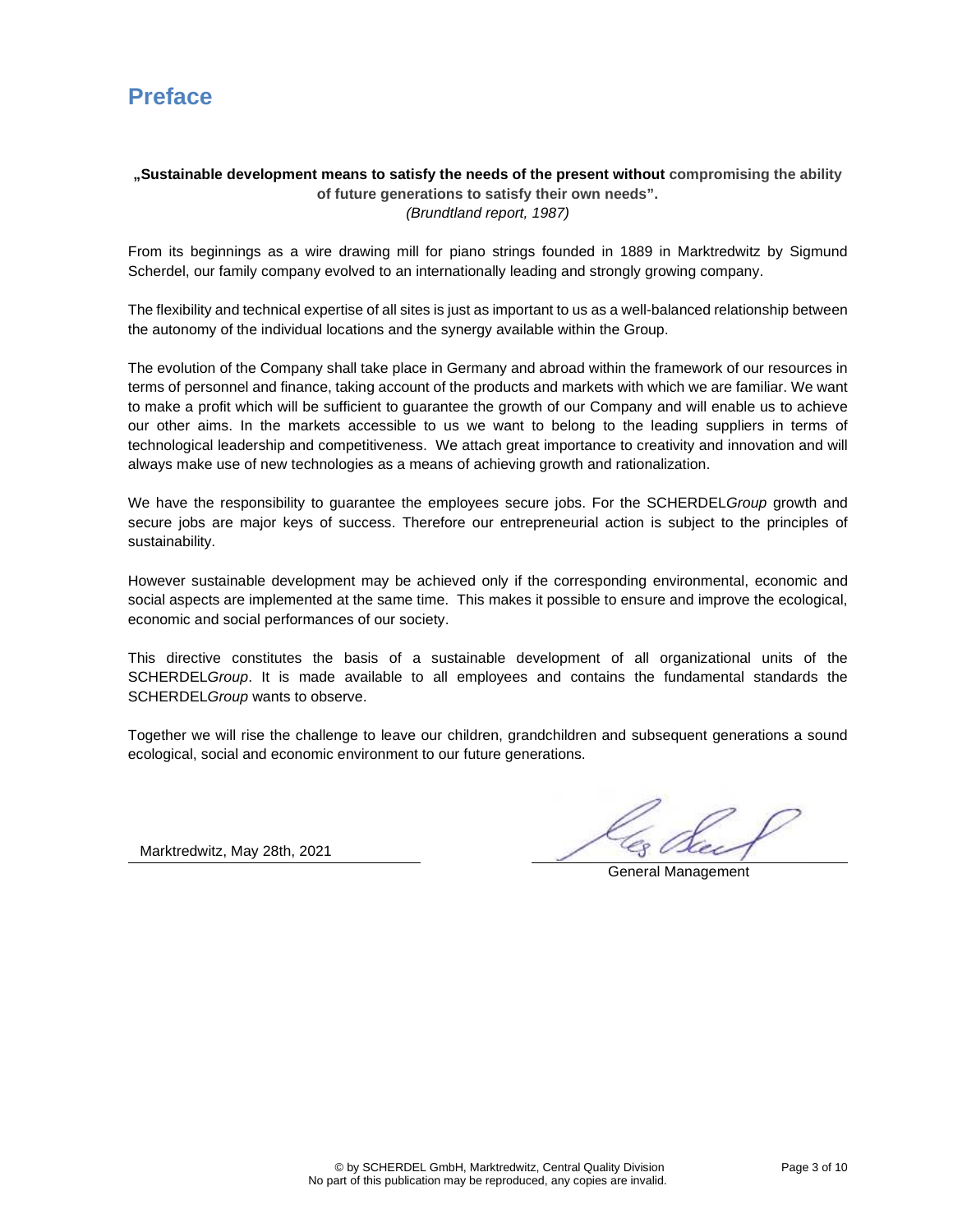# **1. General principles**

#### **Law- abiding behavior**

For our Company the observation of laws and regulations is a top priority. Every employee has to observe the statutory provisions of the legal system within the framework of which he/she acts, i.e. in case of international activities also those of the corresponding foreign country. Every employee is personally responsible to observe the laws within his/her work area. It is strictly forbidden to make third parties carry out illegal activities or to deliberately participate in these activities. Any deviating actions lead to disciplinary consequences, independently of the legal sanctions.

#### **Conflict raw materials**

Conflict raw materials are raw materials which are cultivated or extracted in conflict regions. The production or extraction of these materials takes place illegally and outside any government control, e.g. by rebels or militias. For the purpose of the extraction, the violation of human rights or international laws as well as the overexploitation of natural resources is very often systematically accepted.

The product range of the SCHERDELGroup shall remain free of conflict raw materials. In order to achieve this target, we closely cooperate with our suppliers.

#### **Defense industry**

Our products are mainly metal products for various sectors. Although we recognize the right of democratic governments to protect their citizens and to guarantee the internal security, we fundamentally exclude the manufacture of products which are supplied exclusively to the defense industry.

### **2. Attitude towards the employees**

The jobs of our employees shall be secure on the basis of the work they do for the Company. We will use every means at our disposal to ensure that these jobs are secure. The individual achievements of the employee shall be recognized, thus helping him/her to identify himself/herself with his/her work and to acquire self-confidence and a feeling of personal satisfaction. Our aim is to encourage the initiative, creativity and personal responsibility of our employees by ensuring that the individual has plenty of scope for decision-making in relation to the achievement of clearly defined aims. We attach particular importance to ensuring that each employee is given tasks in accordance with his/her qualifications and that he/she receives optimum vocational and in-service training. We expect our employees to be prepared to work hard, to adapt to necessary business conditions and to take part in regular vocational and in-service training courses.

#### **Human rights**

We respect and encourage human rights. Together with the international community, SCHERDEL recognizes that certain human rights should be considered as being fundamentally and universally valid, based on internationally recognized laws and procedures like the Universal Declaration of Human Rights (AEMR) of the United Nations as well as on the Principles of the International Labor Organization (ILO) and the United Nations Global Compact.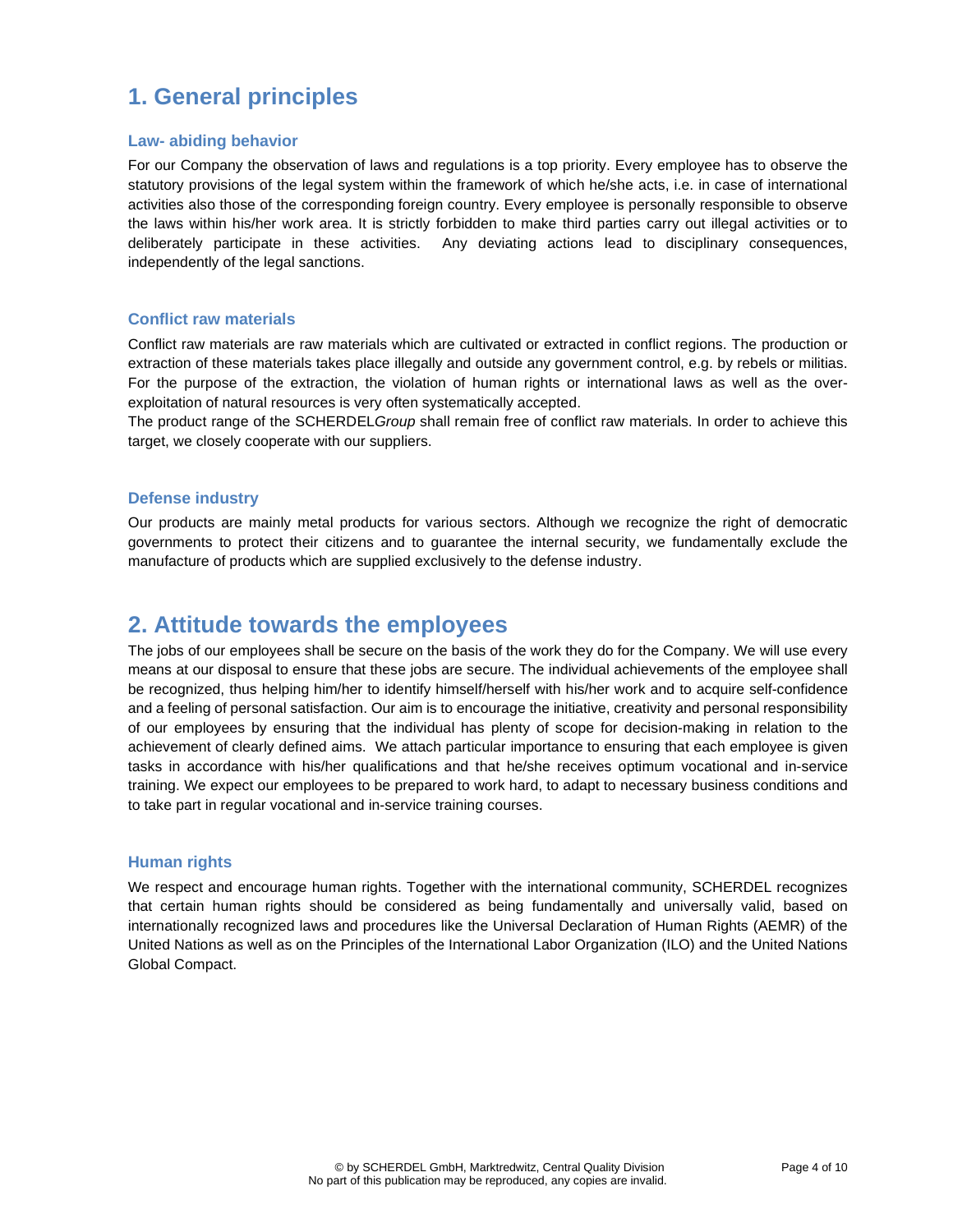#### **Minimum age for employment**

Child labor is prohibited. The minimum age for employment in accordance with governmental regulations is observed.

#### **Forced labor**

The SCHERDELGroup rejects any use of forced labor including debt-servitude and involuntary work by prisoners.

#### **Equal opportunities**

The SCHERDELGroup reflects the rich diversity of society, languages, cultures and ways of life. We respect and promote this diversity, because it guarantees our proximity to the society and to the customers as well as the development of new ideas. We do not tolerate any discrimination of individuals, in particular due to their descent, religion, sexual orientation, nationality, origin, political or trade union activities nor due to to their age, gender or any handicaps they might have.

Our employees are principally selected, employed and promoted based on their qualifications and capabilities.

#### **Freedom of association**

We recognize the fundamental right of all employees to form trade unions and to adhere to these trade unions. Where this right is limited by local legislation, alternative, legally conform possibilities of employee representation shall be promoted.

Our cooperation is characterized by mutual appreciation. We behave like partners and create a positive working atmosphere.

#### **Working times**

The working times of our employees correspond at least to the respective national legal requirements or to the minimum standards of the respective national industry sector.

#### **Remuneration and benefits**

The remuneration and benefits paid or provided for a normal working week correspond at least to the legally valid and guaranteed minimum level. If no legal or collective agreements are available, we orient ourselves to the sector-specific, customary, standard remuneration and benefits that guarantee the employees and their families an appropriate standard of life.

#### **Data protection**

Confidentiality regulations and secrecy agreements protect the data with regard to employees, suppliers, customers and supply chains. We collect, process and use personal data as well as external data only if this is authorized within the framework of the relevant laws and company directives or is necessary for the business relation.

Any documents containing personnel, sensitive data about the employees and the business partners are treated confidentially, archived carefully and disclosed only to authorized persons.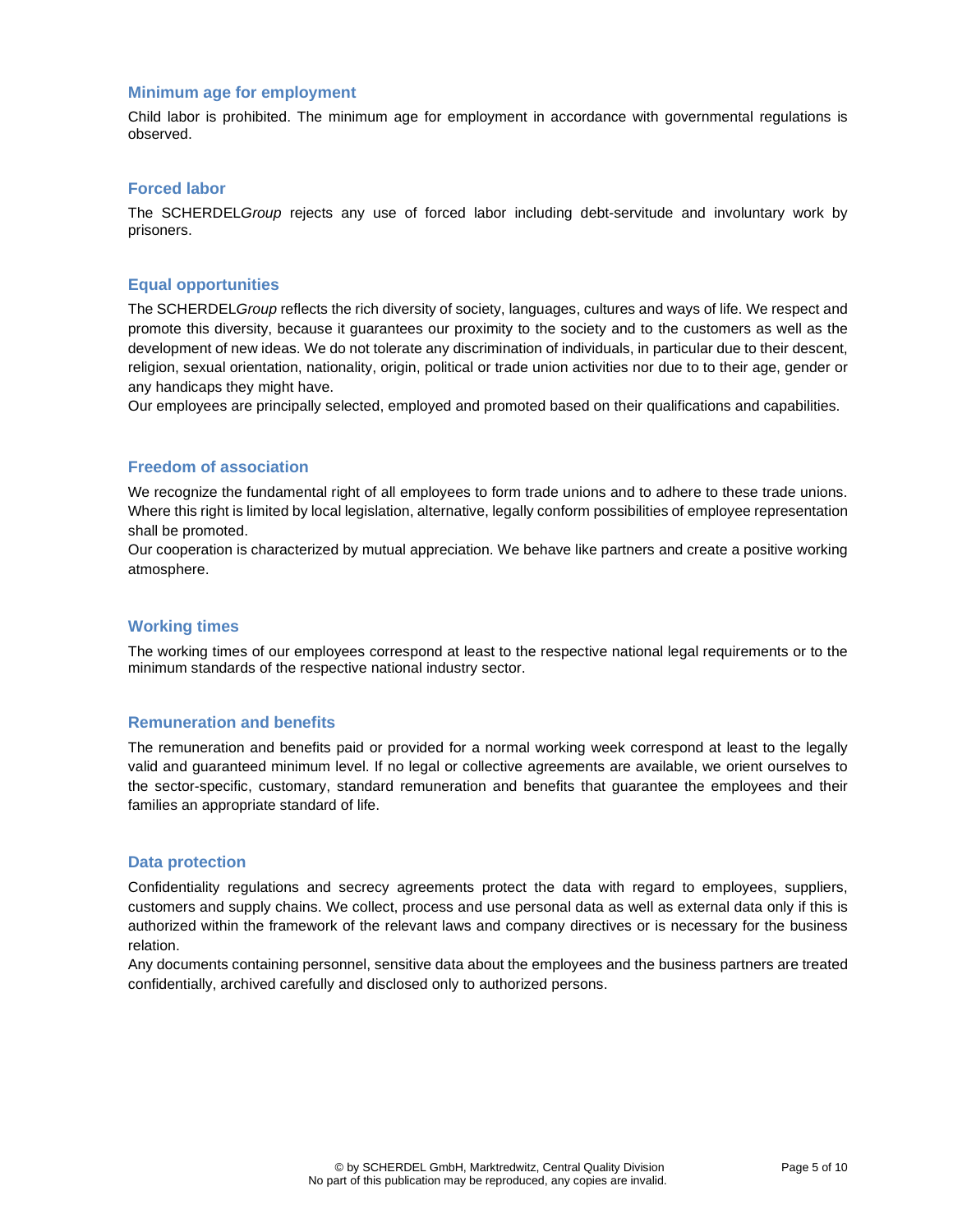### **3. Attitude towards the market**

Our activities are geared to the market and its requirements. Our claim to be a specialist and a problem-solver is supported by our wide range of products and our global presence. Our aim is to provide our customers with a high standard of quality and service. This is the only way to win and maintain their confidence. It must be evident to the business partners of each company belonging to the SCHERDEL Group that they are dealing with a single enterprise and that the same standards and principles apply to each of the various divisions of that enterprise. The customer must know that we understand his requirements and that we are making every effort to find efficient solutions to his problems. We regard it as our duty  $-$  in conjunction with our innovation team  $-$  to act as a fair and reliable partner for our customers, suppliers and competitors, in accordance with customary business practice.

#### **Invitations and gifts**

Only appropriate invitations which correspond to the recognized business practices may be accepted. These invitations must be voluntary and must not be proposed in expectation of a service in return. The same is valid for the acceptation or proposal of gifts and other donations or advantages of any kind.

#### **Corruption and bribery**

The SCHERDELGroup expressly refuses corruption and unfair commercial practices. Benefits which could affect the capability to make objective and fair decisions or which are suitable to create the impression, are neither offered nor accepted by ourselves nor by assigned third parties.

#### **Attitude towards public officials**

Monetary or non-monetary contributions of any kind to the employees or representatives of public institutions or the family members of the latter are strictly prohibited.

#### **Consultants / agents / intermediaries**

The remuneration of consultants, agents and intermediaries must be appropriate with regard to the provided services and must not serve to offer any inadmissible benefits to the business partners.

#### **Competition and cartel law**

We observe the regulations of a fair competition and do not make any agreements which might influence the prices and conditions or might limit a fair competition inadmissibly in any other way.

#### **Donations / sponsoring**

The SCHERDELGroup supports politics, education and science as well as sports, art and culture. Donations must always be awarded in a transparent and documented manner. Donations must be voluntary and must not be proposed in expectation of a service in return. Sponsoring measures must not serve to any hidden promotion of interests.

The decision on the awarding of contributions of any kind to political parties or their representatives as well as to elected officials and candidates for political offices is taken exclusively by the General Management of the SCHERDELGroup or by the Plant Managers in the international plants. When awarding this kind of donations, the principle of unselfish acting must be observed and be clearly differentiated from sponsoring actions.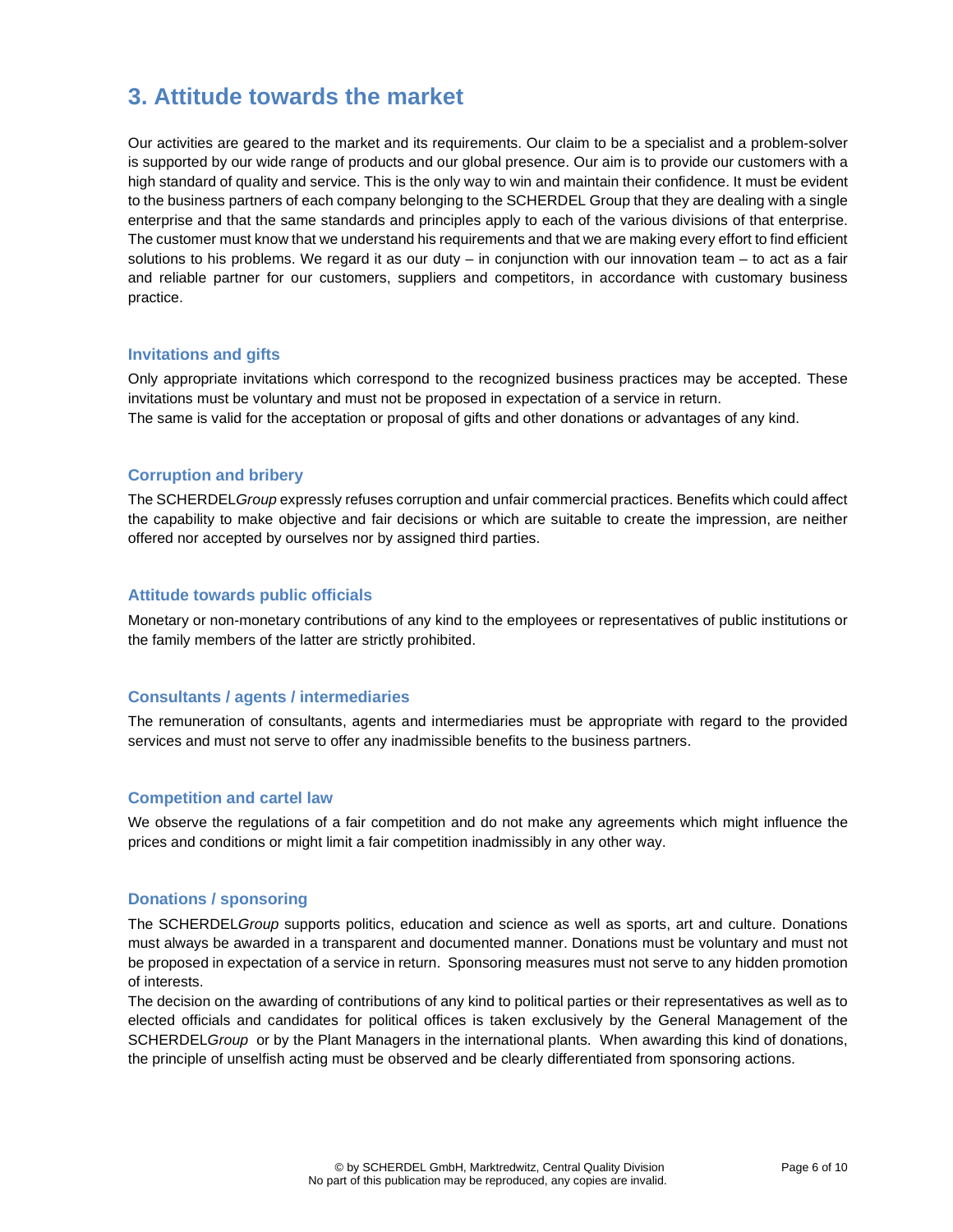#### **Supply chain**

We encourage our business partners to introduce comparable ethical principles based on internationally agreed values, and expect them, within the framework of their business activities, to observe the valid laws, directives and standards, to avoid conflicts of interest, to respect our assets and the customs, traditions and social values of the countries and cultures in which we are present.

#### **Money laundering**

The SCHERDELGroup takes the necessary measures to prohibit any money laundering within its sphere of influence.

#### **Conflicts of interest**

Any business, financial or other direct or indirect interests or relationships of employees which conflict with the interests of SCHERDEL or which affect the employees' loyalty shall be avoided

#### **Intellectual property**

Our success is based, among other things, on our intellectual property and our know-how. Business information is released to third parties only against a confidentiality agreement. We respect the intellectual property of third parties, just as we expect them to respect ours. Market information is collected in compliance with the diligence that is commonly applied in the concerned sector as well as according to the antitrust regulations.

#### **Counterfeit products**

If products are not traceable within the supply chain, or if we become aware of counterfeit parts in circulation, we will take appropriate steps to protect our business partners and the market.

#### **Export and import controls and economic sanctions**

Imports, exports and re-exports are carried out in compliance with all applicable trade rules and regulations on embargoes, boycotts and other economic sanctions.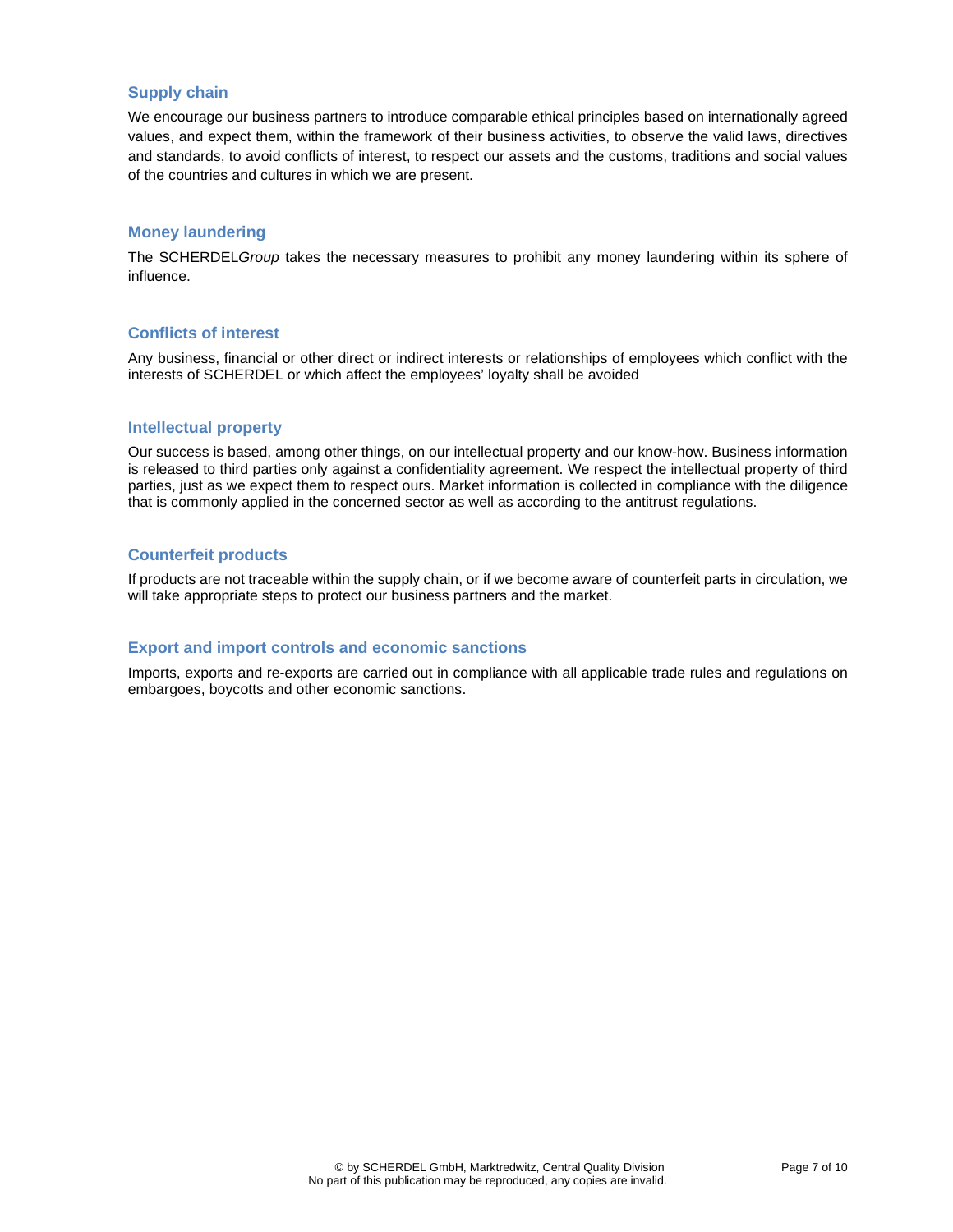### **4. Our HSE policy**

Policy of the SCHERDELGroup with regard to safety, health and environment

[For reasons of better readability, the simultaneous use of the feminine, masculine and neutral gender forms is avoided and the generic masculine form is used. Any references to persons are valid for all genders in an equal manner, expressly and without any limitation. The reduced language form has only editorial reasons and does not contain any assessment.]

#### Our six company objectives are: **KEEN CUSTOMERS, SATISFIED EMPLOYEES, MARKET EXPANSION, SUCCESSFUL INNOVATION STRATEGY, SUSTAINABILITY** and **INTEREST RETURN ON CAPITAL INVESTED**.

This policy is an important part of our "Sustainability directive", which describes the basis of a sustainable development for all organizational units of the SCHERDELGroup.

We are aware of our ecological and corporate responsibility. For this purpose, we maintain an active health, safety and environment (HSE) management system in which participates everyone in the company. The following commitments provide the framework for the definition of our HSE objectives.

- **1.** We commit ourselves to continuously improve our HSE management system as well as our HSE performance.
- **2.** We commit ourselves to provide the resources and the information that are necessary to achieve our HSE objectives.
- **3.** Our production processes are constantly developed further, the usage of energy, water, raw material and chemicals as well as the emissions and waste quantities are continuously determined and evaluated to avoid, reduce or control the creation, emission or discharge of any type of pollutant or waste, in order to reduce adverse environmental impacts.
- **4.** When procuring products and services and when laying out processes, installations, etc. we prefer energy-efficient versions and attach great importance to the observance of our environmental standards within the whole supply chain and the whole life cycle.
- **5.** We commit ourselves to eliminate dangers, also within the framework of emergency care, through preventive fire protection, provision of personal protective equipment, ensuring machine safety and safe handling when dealing with chemicals. We constantly strive to reduce risks in the work process, in order to avoid any occupational injuries or illnesses. By doing this, we want to maintain the safety and health of our employees.
- **6.** We commit ourselves to provide safe, healthy and ergonomic working conditions. For this purpose, we commit ourselves to consult and involve our employees and their substitutes.
- **7.** By means of regular examinations we commit ourselves to guarantee the observance of the valid legal obligations and other requirements.
- **8.** We cooperate, in a trusting and open manner, with our customers and suppliers, the authorities and the public in terms of HSE aspects.
- **9.** With our suppliers we work towards the observance of our standards
- **10.** In our Company, environmental protection, energy efficiency and work safety are the tasks of every employee. Employees from all areas of responsibility of the SCHERDELGroup participate in the corresponding activities or are requested to improve the HSE performance.

The General Management examines the observance of this policy and the functionality of the HSE management system as well as the observance of our HSE objectives.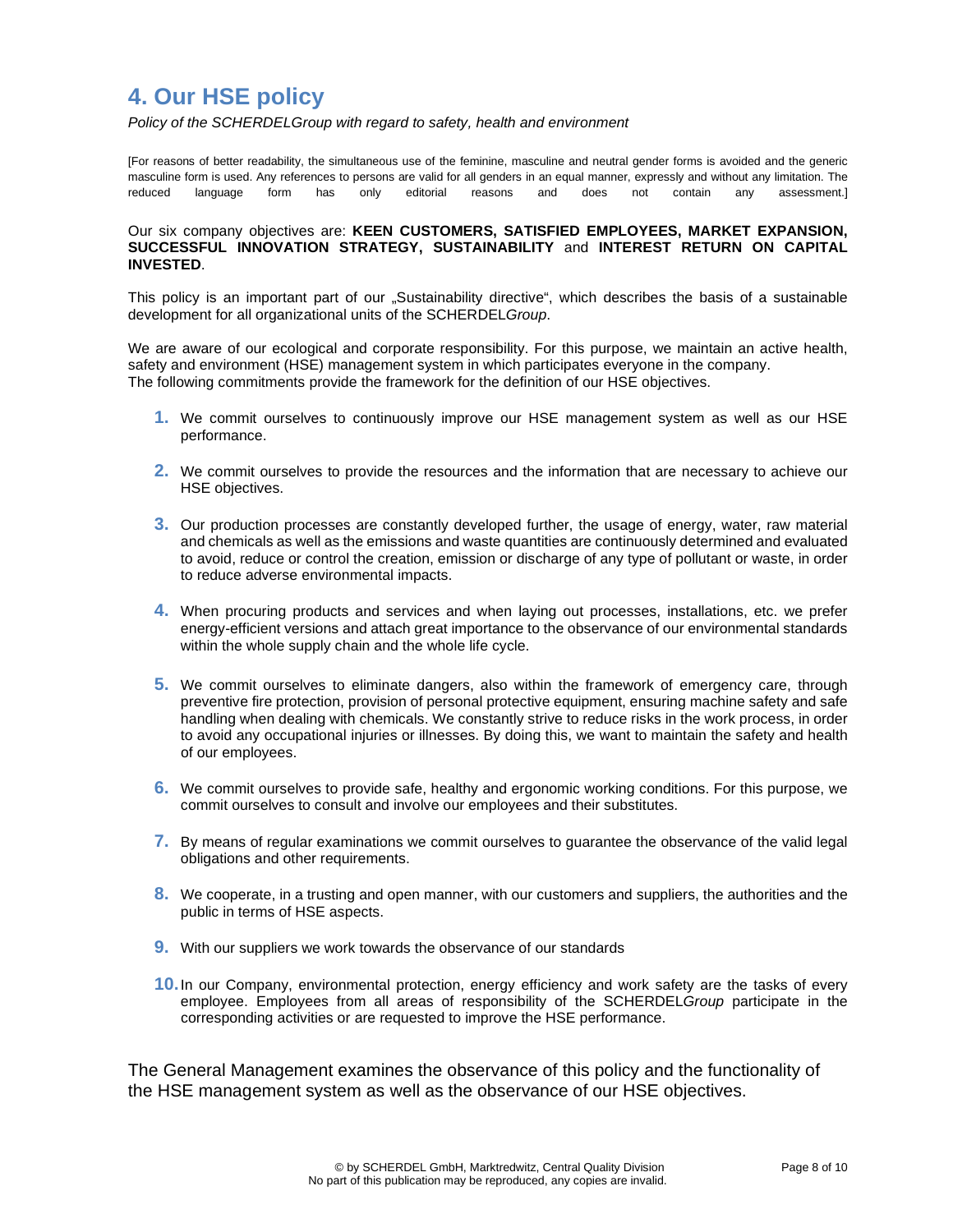### **5. Obligation to comply with the requirements**

The Managers of the respective units are responsible to comply with the requirements. All employees of the SCHERDELGroup are obliged to declare any serious violation of laws and internal directives within the framework of the existing information system. Third parties are also instructed to report serious incidents (whistleblowing).

Any notification or information given may help to detect violations as soon as possible and to avoid damages for the Company, the employees and the business partners.

For any concerns which cannot be treated by the superior nor by the employee representatives, it is possible to declare them, from within or the outside of the Company, via e-mail to the ombudsman of the SCHERDELGroup. The senders of this kind of e-mails are automatically anonymized and are not visible even for the ombudsman, unless the names are indicated in the e-mail texts. This makes it possible to preserve the anonymity of the informers. It is however disadvantageous for clarifying the facts or informing the senders about the results of the analysis.

Within a few days, a receipt is sent if required and the further approach in terms of confidentiality or distribution of the information is determined. If there are no serious reasons against it, the accused person or group of persons is also immediately informed about the facts.

We do not tolerate any actions directed against employees declaring this kind of violation. Employees and persons who provide information are protected against the resulting disadvantages (protection against retaliation). Reports on violations are processed according to firmly defined basic principles.

In the interest of our trustworthy employees and business partners, the employees having violated these requirements must be prepared to be subject to labor law and disciplinary actions. This kind of violation may also result in penal or liability consequences.

The ombudsman of the SCHERDELGroup is Thilo von Glass, Manager of the central Controlling Division. mailto:ombudsman@scherdel.com

#### **Management Committee**